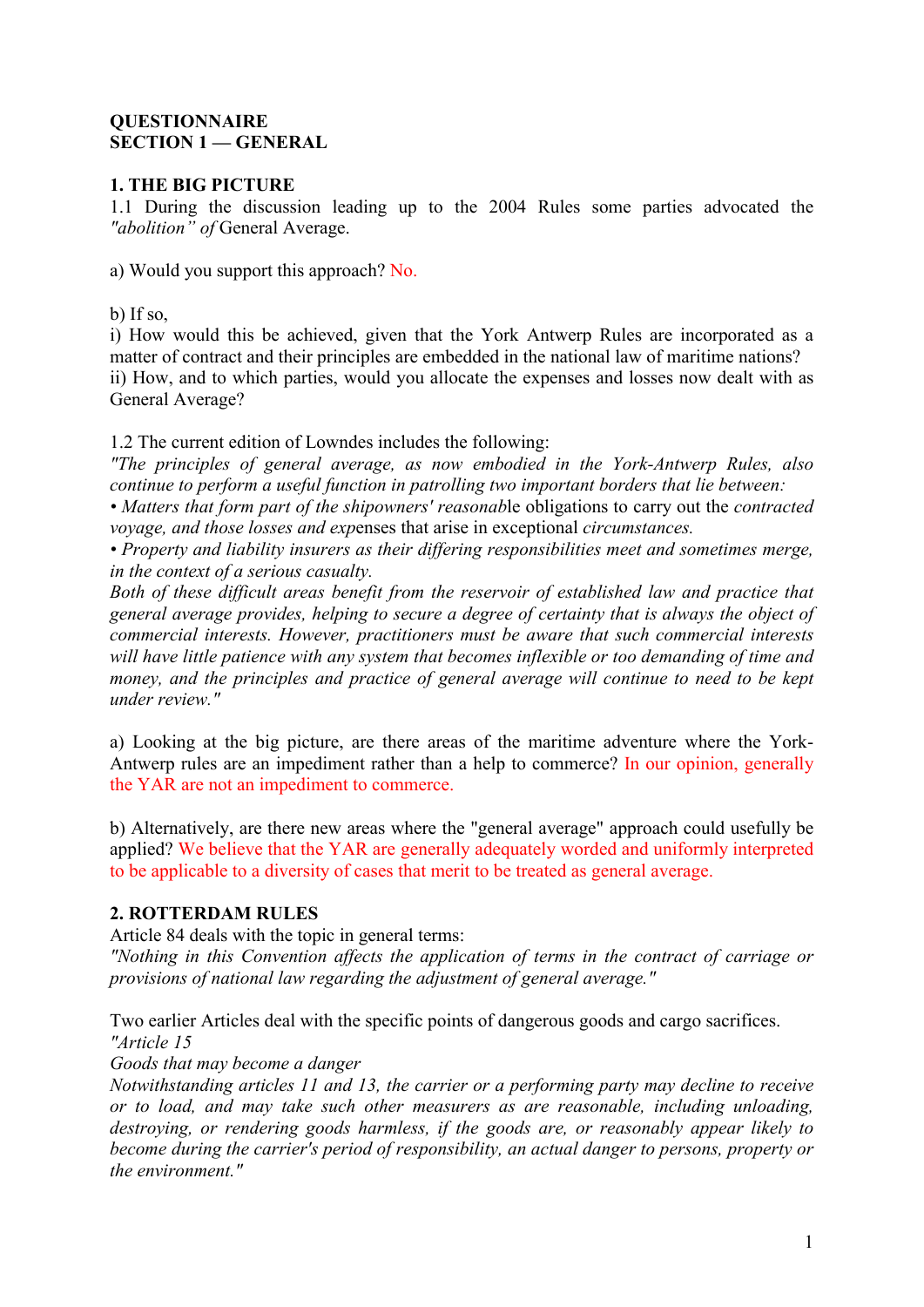#### *"Article 16*

*Sacrifice of the goods during the voyage by sea*

*Notwithstanding articles 11, 13, and 14, the carrier or a performing party may sacrifice goods at sea when the sacrifice is reasonably made for the common safety or for the purpose of preserving from peril human life or other property involved in the common adventure."*

Articles 15 and 16 are referred to in Article 17.3 (0) as one of the excepted list of events. The effect of the "notwithstandings" in both Articles is rather confusing, and the question could be raised as to whether the carrier could escape any liability for a cargo sacrifice (say jettison to lighten the ship) if the ship had first got into difficulties due to unseaworthiness (Art 14).

By 2016 it is likely that the Rotterdam Rules may be more widely adopted.

a) The IWG invites your general comments as to whether the YARs need to be changed in any way to accommodate the new approach that the Rotterdam Rules bring to contracts of carriage.

Although Article 84 of the Rotterdam Rules expressly states that the rules on general average shall not be changed, in reality the Rotterdam Rules shall affect general average. Namely, general average contributions are only due from cargo interests when there has been no breach of the contract of carriage. The Rotterdam Rules (Article 17) abolish the so-called "nautical defence", i. e. an error in navigation, which under the Hague/Visby Rules does not constitute a breach of contract, providing due diligence to make the vessel seaworthy has been exercised, under the Rotterdam Rules it is considered as a breach. Therefore, under the Rotterdam Rules if a casualty arises because of an error in navigation (negligence of the master or crew), no general average contributions will be due from the cargo interests, and an error in navigation is a very frequent cause of marine casualties. Secondly, the Rotterdam Rules prescribe the shipowner's duty to maintain the ship in a seaworthy condition throughout the voyage, whereas the Hague/Visby limit that duty to the beginning of the voyage. Therefore, under the Rotterdam Rules, it shall be much easier to claim a breach of the contract of affreightment due to unseaworthiness of the ship. In these circumstances, it is to be expected that under Rotterdam Rules the shipowners will be more reluctant to declare general average and demand contributions from the cargo interests. Consequently, if the Rotterdam Rules come into force, it can be expected that more shipowners will be adding a general average absorption clauses to their hull policies or increasing the limits of these clauses. If this is not an intended effect, and if a compromise is to be reached that in the above referred cases of a breach of contract under Rotterdam Rules general average should still be claimed and the cargo contributions due, than in our opinion the YAR should be amended accordingly. However, these potential amendments should only be taken into consideration if it becomes certain that the Rotterdam Rules shall enter into force. Otherwise, any amendments of the YAR in this direction would be premature.

b) The following practical issues have arisen in the context of a serious casualty:

*"While hull insurers would not be greatly affected (except in the relatively rare cases of ship sacrifice) the P&l Clubs would clearly be paying cargo's proportion of general average much more frequently, as cargo declines to pay on the grounds of a breach of the contract of affreightment.*

*An immediate practical implication would be that the greatly increased likelihood of cargo sustaining a defence to contribution would make it unwise to automatically incur the costs of an expensive security collection from a mufti-interest cargo. However, deciding not to collect*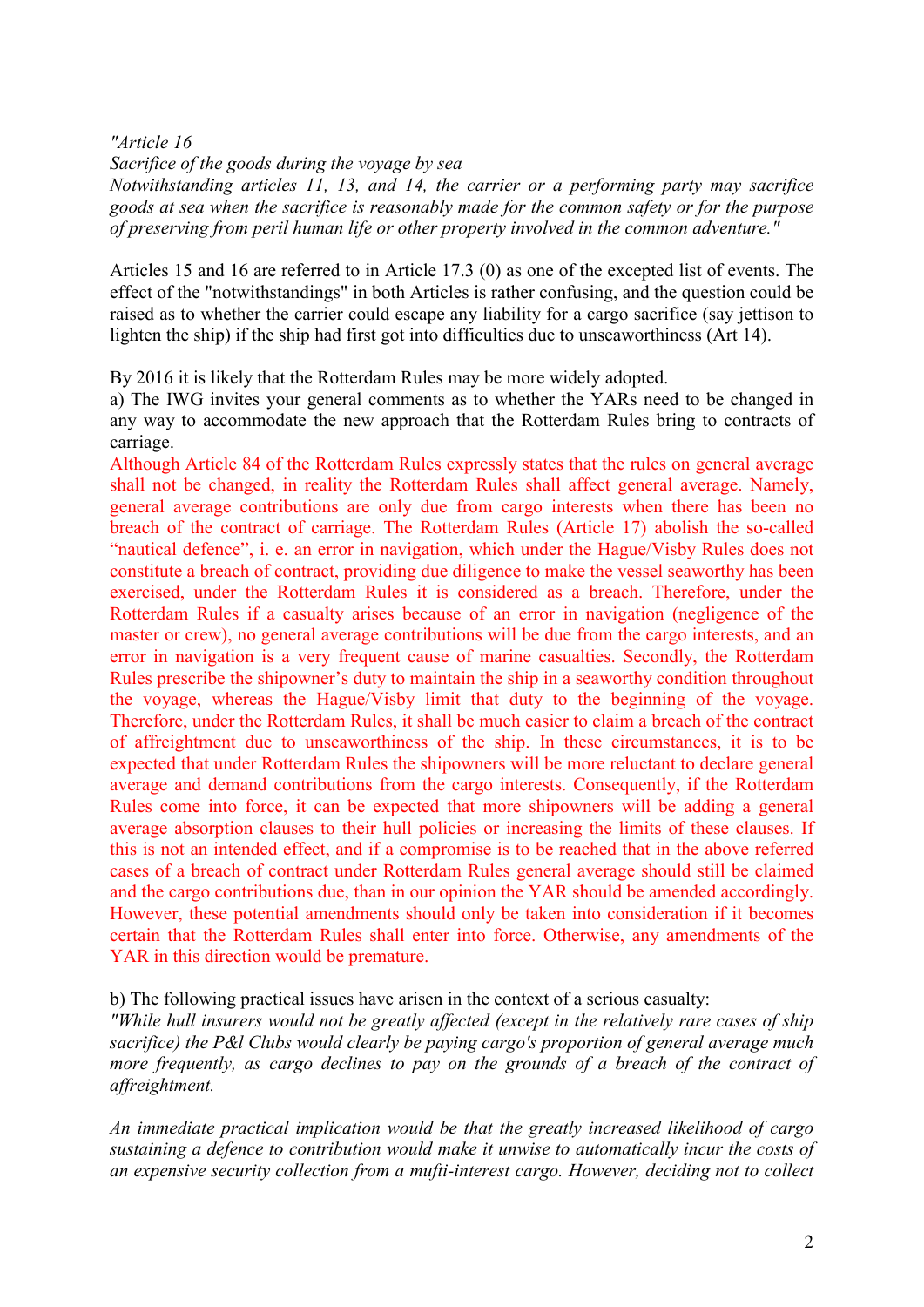*security is not a call the shipowner should make without consulting the P&I Club, whose cover is likely to be conditional on proper security having been collected and a demonstrable breach of contract having occurred. In most salvage cases (see Article 13.2 Salvage Convention 1989), cargo will still have a direct liability to provide security to salvors and pay their proportion of the award, before seeking recovery from the carrier, albeit with a much greater chance of success under the Rotterdam Rules. Counter-security in respect of cargo's rights to recover salvage paid (to salvors) may become a much bigger issue and this may result in delays. It is possible that Owners and their P&l Clubs may sometimes agree to provide security and pay 100% of the salvage in order to reduce costs and achieve a quick negotiated settlement, but the bigger the exposure the greater the pressure will be to let matters run their normal course. That pressure can only be increased by the Rotterdam Rules repeated reference in Article 17 to "all or part" of liability for a loss and the concept of a loss being apportioned somehow if the carrier can partly disprove his fault.*

*"Article 17*

*Basis of liability*

*1. The carrier is liable for loss of or damage to the goods, as well as for delay in delivery, if the claimant proves that the loss, damage, or delay, or the event or circumstance that caused or contributed to it took place during the period of the carrier's responsibility as defined in chapter 4.*

*2. The carrier is relieved of all or part of its liability pursuant to paragraph 1 of this article if it proves that the cause or one of the causes of the loss, damage, or delay is not attributable to its fault or to the fault of any person referred to in article 18.*

*3. The carrier is also relieved of all or part of its liability pursuant to paragraph 1 of this article if, alternatively to proving the absence of fault as provided in paragraph 2 of this article, it proves that one or more of the following events or circumstances caused or contributed to the loss, damage, or delay:*

*(a) Act of God;*

*(b) Perils, dangers, and accidents of the sea or other navigable waters;*

*(c) War, hostilities, armed conflict, piracy, terrorism, riots and civil commotions;*

*(d) Quarantine restrictions; interference by or impediments created by governments, public authorities, rulers, or people including detention, arrest, or seizure not attributable to the carrier or any person referred to in article 18;*

*(e) Strikes, lockouts, stoppages, or restraints of labour;*

*(f) Fire of the ship;*

*(g) Latent defects not discoverable by due diligence;*

*(h) Act or omission of the shipper, the documentary shipper, the controlling party, or any other person for whose acts the shipper of the documentary shipper is liable pursuant to article 33 or 34;* 

*(i) Loading, handling, stowing, or unloading of the goods performed pursuant to an agreement in accordance with article 13, paragraph 2, unless the carrier or a performing party performs such activity on behalf of the shipper, the documentary shipper or the consignee;*

*(j) Wastage in bulk or weight or any other loss or damage arising from inherent defect, quality, or vice of the goods;*

*(k) Insufficiency or defective condition of packing or marking not performed by or on behalf of the carrier;*

*(l) Saving or attempting to save life at sea;*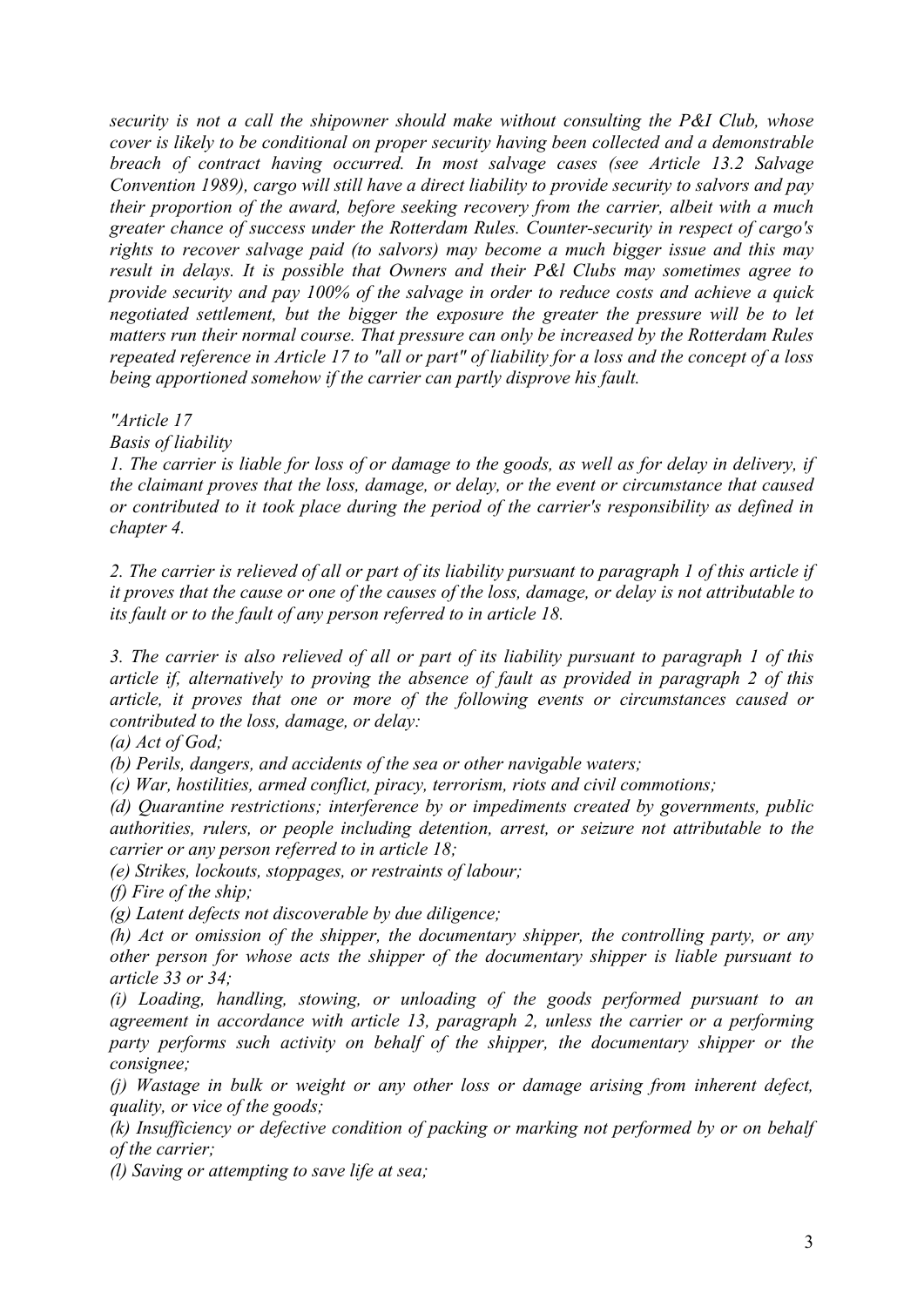- *(m) Reasonable measures to save or attempt to save property at sea;*
- *(n) Reasonable measures to avoid or attempt to avoid damage to the environment; or*
- *(o) Acts of the carrier in pursuance of the powers conferred by article 15 and 16"*

*In a collision where it seems likely that both ships are equally to blame, the owner knows that he is no longer protected by the "nautical fault" exception, but equally he is not at fault in respect of the blame attaching to the other vessel. On that basis could he not recover 50% of any general average contribution due from his cargo? That would seem to be the case.*

*Many of the most serious casualties in recent years have involved containership fires originating in cargo. These have given rise to complex legal disputes, particularly on factual issues with the shipper alleging poor stowage (perhaps over a heated bunker tank) and the carrier pointing to the (undeclared) dangerous nature of the cargo. This situation arose in the recent High Court judgment in the "Aconcagua" [2010] 1 Lloyds Rep 1. The carrier (actually the charterer seeking indemnity for US\$27 million paid to the*

*shipowner) won the day on the basis that it was a rogue cargo and the shipper could not prove that the heating of the bunker tank was causative. However if the heating of the tank had been causative the Court indicated that this would have constituted negligence in the management of the ship — an excepted peril under the Hague Rules. Under the RR the carrier will lose the protection of that excepted peril but this would surely be a case in which the point about contributing causes (rogue cargo/fault of crew) would be at issue.*

*Whilst under the Rotterdam Rules it is highly likely the carrier will usually have to accept some degree of fault there will remain considerable incentive to allege partial fault of others. Some difficult decisions will need to be made very quickly about whether to collect general average and/or salvage security in such cases."*

Is there anything that the YARs can or should try to do in resolving these practical issues? As already stated above, in our opinion any potential amendments of the YAR in the direction of their adjustment to the Rotterdam Rules should only be taken into consideration if it becomes certain that the Rotterdam Rules shall enter into force. Otherwise, any such amendments would be premature. Providing that the Rotterdam Rules eventually do come into force, we think that the YAR should be amended to resolve the above presented practical issues. We think that the distribution of the risks between the hull and cargo interests within the concept of general average should be maintained in line with the current state of the matter, i.e. certain provisions should eventually be inserted in the YAR to allow the shipowner to claim general average contributions from the cargo interests despite the existence of his liability under the Rotterdam Rules for nautical fault. This would guarantee some more legal certainty and would maintain the status quo as regards the distribution of risks under general average. Considering the continuous positive results of cargo insurance on one hand, and a trend of a rather poor balance of premium and losses for hull insurers on the international markets, we believe that the proposed position would be commercially justifiable.

### **3. DEFINITIONS**

The YARs do not make any attempt to define the terms used. For example, in the *"Trade Green"* [2000] 2 Lloyds Rep 451 (see Lowndes 11.25 — 11.30 attached) the judge rejected the view that the terms "voyage" and "common adventure" had the same meaning, saying that the voyage only referred to the vessel's progress from the load port to arrival at the port of discharge. Most practitioners would consider that the voyage lasts from the commencement of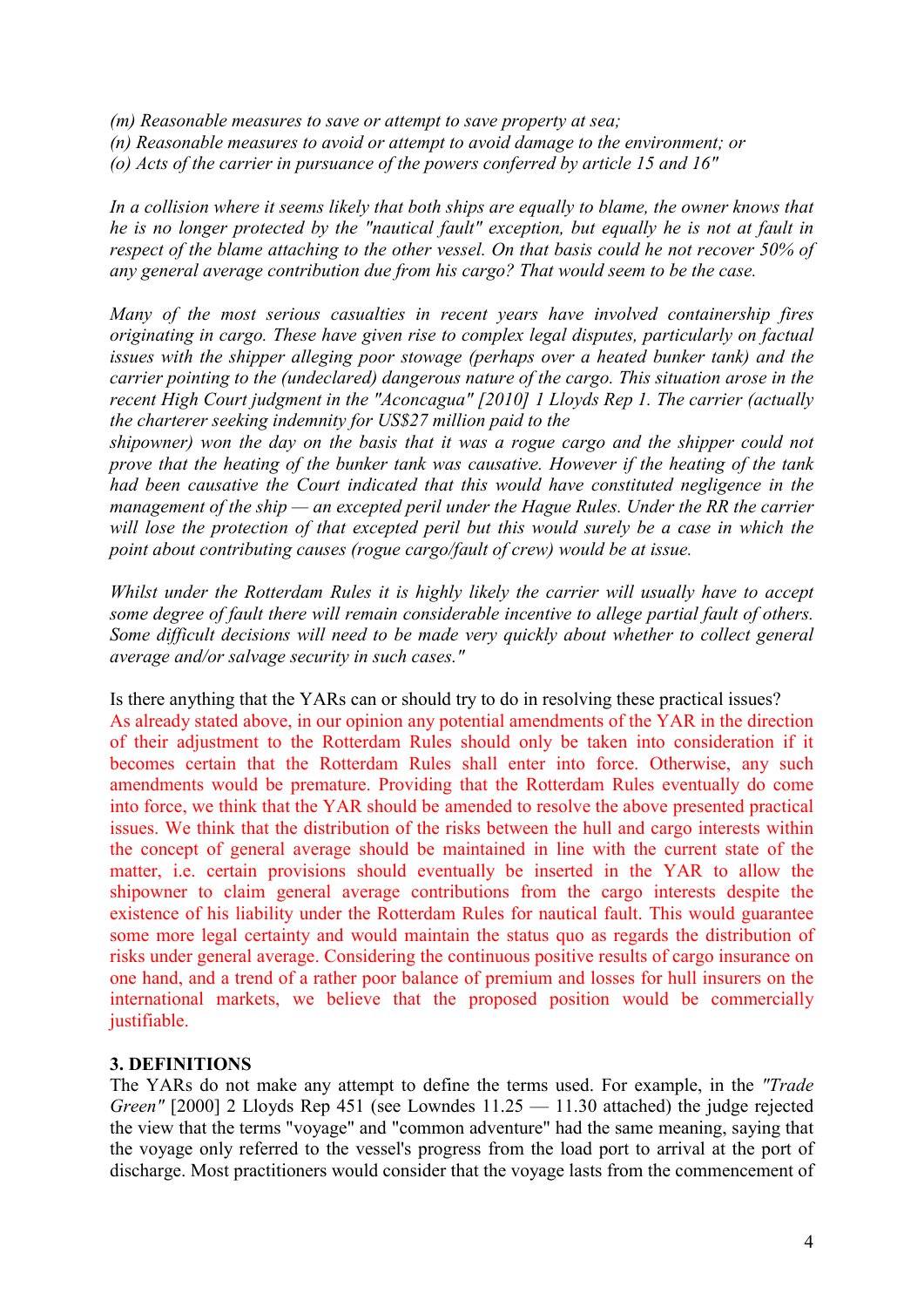loading up to the completion of discharge. However, since one of the objectives of the YAR is to achieve uniformity of practice, it is obviously undesirable that there is any variance in the interpretation of important words and phrases.

a) Should the YARs include a section of definitions?

No, we think that a section of definitions would unnecessarily burden the text of the YAR, which anyway is rather complex and ample. It seems to us that over many decades of the application of the YAR a sufficiently uniform interpretation of the YAR has been developed through the practice of the average adjusters and the courts.

b) If so, what terms need to be defined?

### **4. SCOPE**

The York-Antwerp Rules are frequently admired for dealing with complex issues in a very succinct manner. This approach relies in part on average adjusters and, occasionally, the Courts filling in the gaps by reference to established law and practice; this leaves room for flexibility when dealing with different types of vessel or trade in a commercially effective way, and for practice to adapt to changing circumstances. The possible downside is the risk of a lack of uniformity, particularly where inexperienced Courts are asked to rule on GA matters.

Do you consider the existing approach should be maintained, or should the YARs, at the expense of brevity, provide a more self-contained and complete code that needs less knowledge of external practice or law?

We consider the existing approach should be maintained.

### **5. FORMAT**

The 2004 Rules introduced several "tidying up" amendments, including a more extensive numbering system. Do MLA's consider this should be maintained? Yes.

### **6. DISPUTE RESOLUTION**

Many codes or contracts include provision for arbitration in the case of disputes. CMI is accepted as the custodian of the YARs, should it also offer itself as part of the 2016 Rules as providing an arbitration or mediation facility on dispute resolution relating to the application of the Rules (excluding issues pertaining to the contract of affreightment)? No.

#### **7. ENFORCEMENT**

The York Antwerp Rules have never touched on areas relating to the legal basis for contributions, cost of exercising liens, the terms of security documents etc. Bills of Lading may incorporate terms dealing with some of these matters, but often they are left to the law governing the contract of affreightment or the Courts at the ports of discharge.

a) Could additional provisions in the YARs offer greater uniformity and certainty in these areas?

No, we think it would be redundant to introduce special rules in this respect in the YAR.

b) Should CMI consider offering, or including in the YARs, a recommended standard version of key documents such as the Average Guarantee and Average Bond?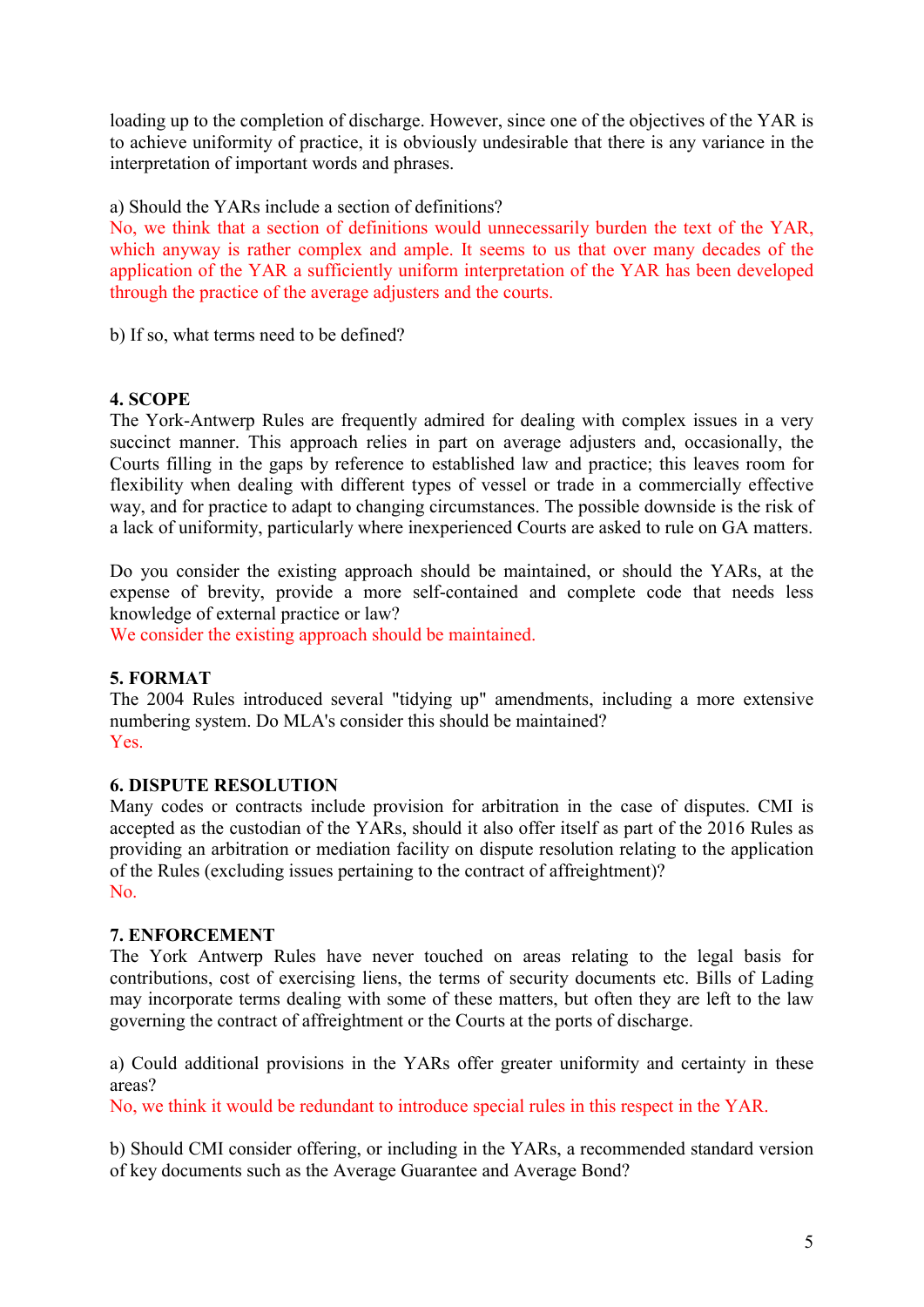No, we think that the practice has developed sufficiently in this respect.

# **8. ABSORPTION CLAUSES**

Absorption Clauses (whereby Hull insurers pay GA in full up to a certain limit) are now found in almost all Hull Policies, and have played a significant role in reducing the number of smaller uneconomic collections of security and contributions from cargo.

Are there any changes that might be made to the York Antwerp Rules that might further assist in this process?

We have no further proposals in this respect. We think that this matter should be dealt within the wording of the absorption clauses.

## **9. PIRACY**

Under many maritime jurisdictions it has been accepted as a matter of law or practice that the payment of ransom is a legitimate expense. Where the normal criteria for Rule A are met (as has generally been the case with the Somali pirate seizures) allowances have been made without the need for express wording relating to piracy.

a) Do you consider that express wording in YARs would be desirable to deal with the general principles or regulate specific allowances? No.

b) To build up a general picture it would be useful if MLAs could advise whether in their jurisdictions there are statutory or other restrictions on the payment of ransoms, or other related expenses.

So far there have been no such restrictions under Croatian law.

### **10. COSTS**

Are there any areas of the General Average process where the costs could be avoided, reduced or controlled, including:-

a) Adjusters fees

b) Costs of collecting security

c) Format of adjustments

d) Involvement of legal and other representatives

In our opinion, not significantly.

### **11. OTHER MATTERS**

It is open to all parties receiving this questionnaire to raise questions or points that are not already covered by the questionnaire.

### **SECTION 2 — INTRODUCTORY RULES**

### **1. RULE OF INTERPRETATION**

This Rule makes the lettered rules subservient to the Rule Paramount and the numbered rules. However, in practice although Rules A, C and G are subordinated to the numbered rules, the matters treated in Rules D, E and F are in effect paramount because they deal with matters which are not conflicted by the numbered rules.

Should this Rule be re-worded to reflect the above?

No, because it is self-understandable.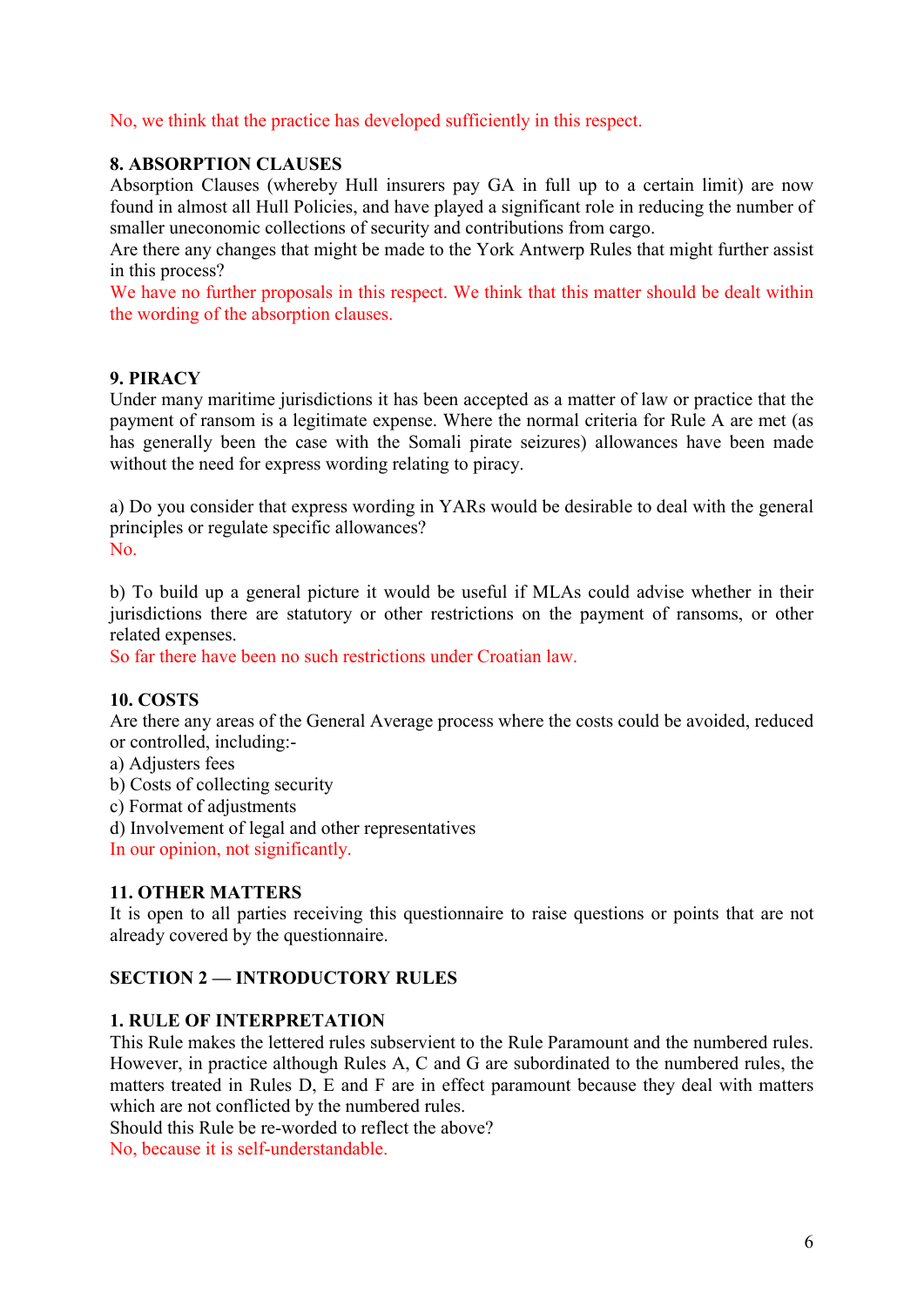#### **2. RULE PARAMOUNT**

The Rule Paramount provides a defence to a claim in general average if the sacrifice or expenditure was unreasonable, even though the claimant was not itself responsible for the unreasonable conduct. Thus, for example, the owners of cargo unreasonably jettisoned by the Master will have no claim for contribution, at the least against those interests who were also not guilty of the unreasonable conduct. Should this rule be re-worded so that those interests who are innocent of the unreasonable conduct are not denied their right to contribution?

We think it is not necessary, because the innocent interests will in such a case have a separate claim for damage against the shipowner.

#### **3. RULE OF APPLICATION**

The draft wordings put forward by CMI at Beijing included for the first time a Rule of Application which was explained as follows:-

*"Most of BIMCO's existing GA clauses provide for the application of YAR 1994 (or 1974) "and any amendments hereof" or words to that effect. The purpose of the proposed Rule is to make YAR 2012 covered by such GA clauses to the extent possible. It is realised that some courts may hesitate to accept that the new Rule of Application can have any effect on the interpretation of older GA clauses. However, other courts may accept this and find the rule useful. The rule is expected to save the printing of new standard documents, help in solving any uncertainty whether the "new" YAR is covered by terms like "any amendments hereof" and assist in a fast and widespread application of the new amended YAR. The IWG has proposed that this rule be inserted as the first provision of the YAR before the Rule of Interpretation."*

*The proposed rule had the following wording: These York Antwerp Rules (2012) shall be considered to be an amendment or modification of previous versions of the York Antwerp Rules. Notwithstanding the foregoing, these York Antwerp Rules (2012) shall not apply to contracts of carriage entered into before the formal adoption of the Rules.*

Should the 2016 Rules contain a similar provision?

In our opinion the new revision of the YAR should not contain such a provision. In our jurisdiction, such a provision most probably would have no effect. Moreover, we think that it would cause legal uncertainty for those parties contracting the earlier revisions of the YAR and possibly not being aware of the respective provision in the new revision of the YAR and its potential effect on their contractual choice.

### **SECTION 3 — LETTERED RULES**

**1. RULE A** No known issues.

### **2. RULE B**

2.1 Are the provisions relating to common safety situations involving tug and tow satisfactory?

Yes.

2.2 Are further provisions needed to deal with allowances under Rules X and XI relating to tug and tow at a port of refuge? No.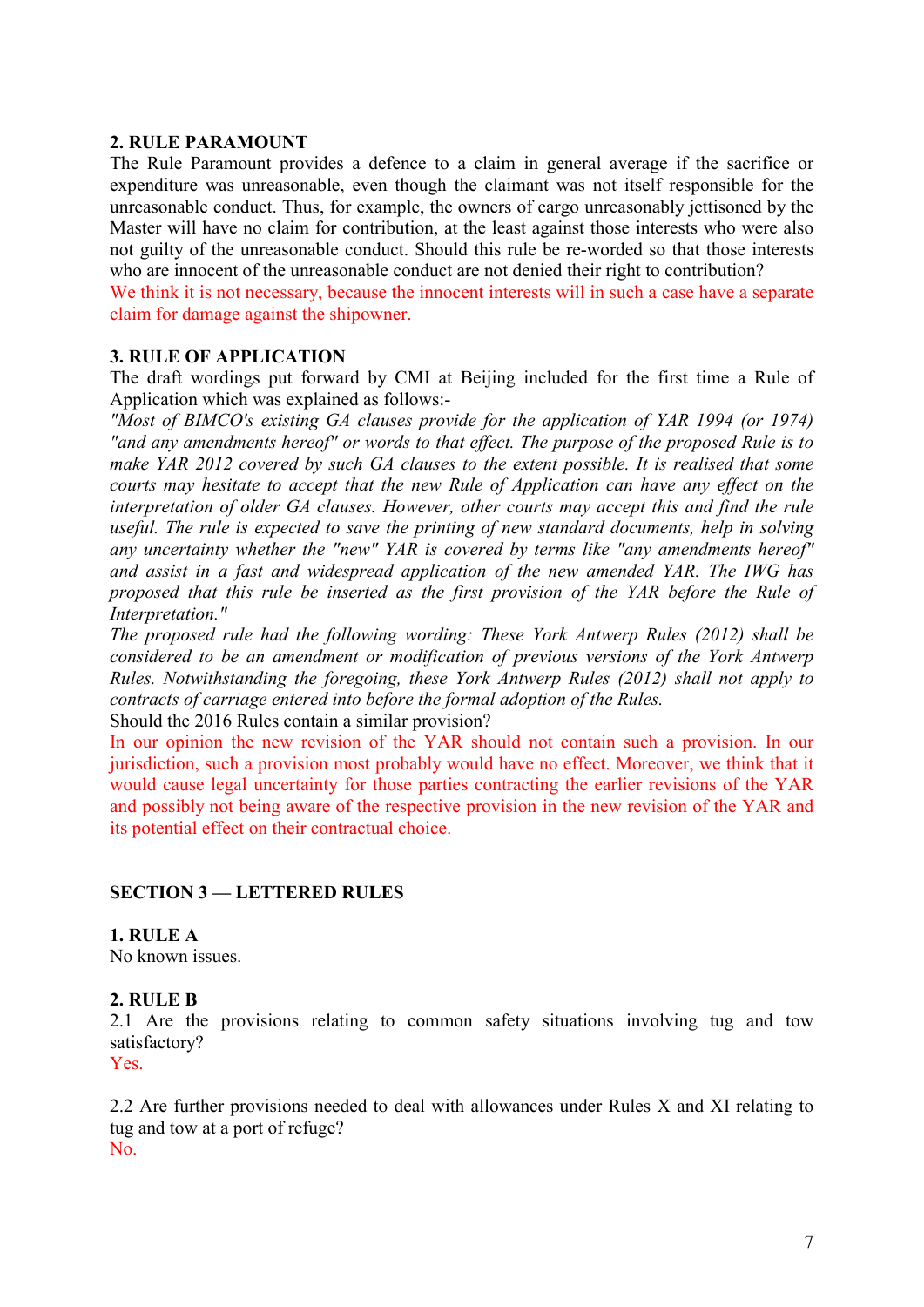# **3. RULE C**

3.1 The general exception of "loss of market" is considered by some commentators to be unfair in that it denies the owner of cargo a claim in general average for financial loss suffered due to loss of his market consequent upon a general average detention during the course of a voyage.

Is this an issue that should be revisited? No.

3.2 Should the second paragraph of Rule C:-

a) include express reference to the exclusion of liabilities (see Lowndes C.37 attached) No.

b) make it clear that *"in respect of" includes* preventative measures No.

# **4. RULE D**

See Section 1 re the Rotterdam Rules.

# **5. RULE E**

5.1 Are the present time limits sufficient or could further measures be included to help speed up the adjustment process?

The present time limits are sufficient.

5.2 In the existing wording of paragraph three, does a request for (say) cargo claims by the adjuster re-start the clock for the 12 month period? Yes.

If so, should the period in all cases be from the date of the casualty? No, the current solution is adequate.

# **6. RULE F**

6.1 Since 1974, substituted expenses are allowed wholly to GA *"without regard to savings to other interests."* Previously, English Rules of Practice dealing with specific types of substantiated expense (cargo sold at a port of refuge, towage and cargo forwarding from a port of refuge) provided for the expense (up to the savings) to be divided in proportion to the saving in expenses thereby occasioned to the parties to the adventure. The 1974 change was made in the interest of uniformity and simplicity, however do you consider this issue should be revisited?

No.

6.2 The wording of Rule F refers only to any extra "expense" and the drafting committee in 1974 rejected the proposal that the words "or loss" should be included, following the English Rule of Practice F17 which states:-

*"That for the purpose of avoiding any misinterpretation of the resolution relating to the apportionment of substituted expenses, it is declared that the saving of expense therein mentioned is limited to a saving or reduction of the actual outlay, including the crew's wages and provisions, if any, which would have been incurred at the port of refuge, if the vessel has been repaired there, and does not include supposed losses or expenses, such as interest, loss of market, demurrage, or assumed damage by discharging."*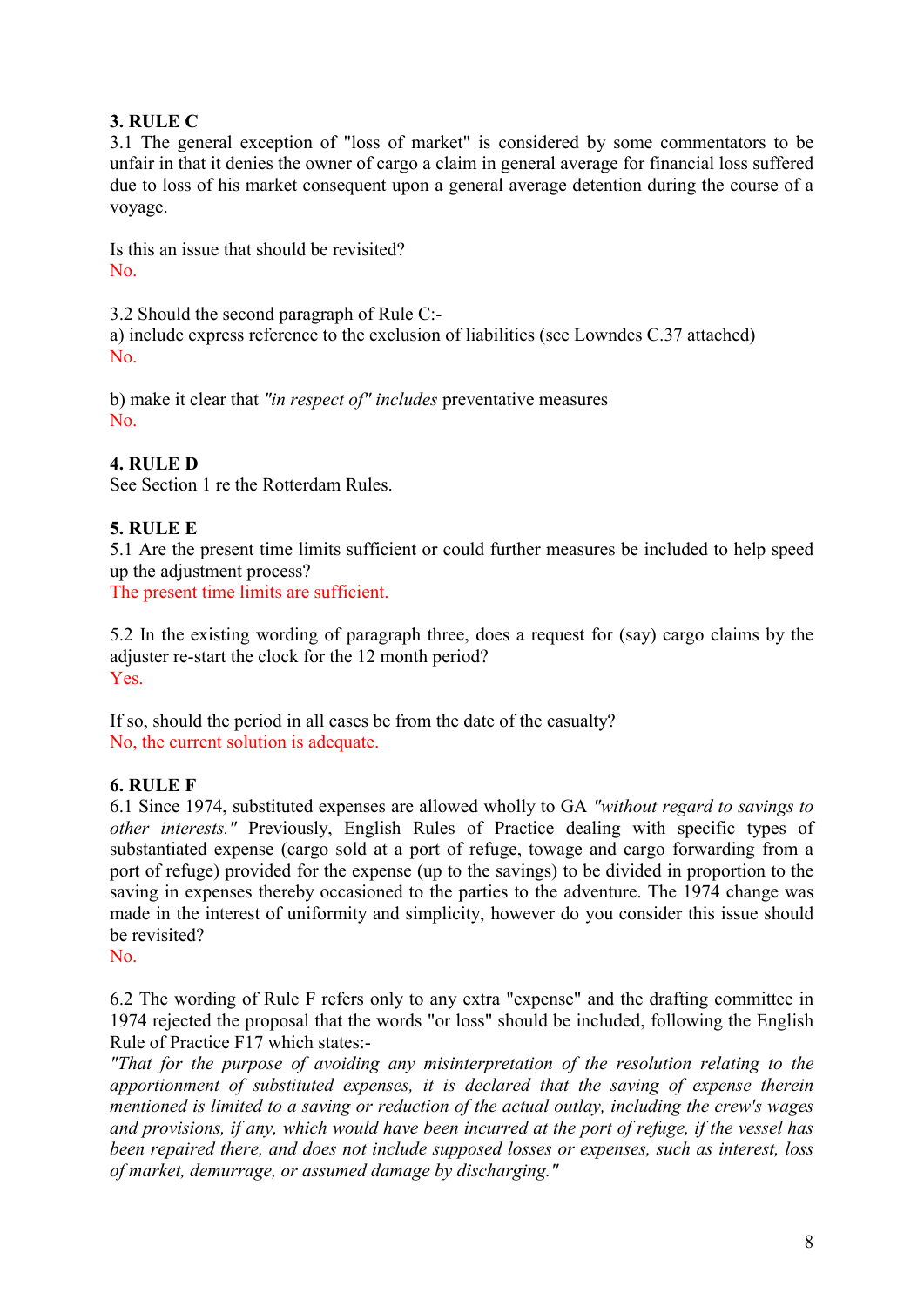a) Do you consider this Rule should be amended to include "loss" No.

b) If not, do MLA's consider that additional wording is required to define more clearly (perhaps along the line of the above Rule of Practice) the limits of what constitutes an expense?

No.

6.3 It has been suggested that the most common Rule F allowances for towage to destination and forwarding of cargo are of such clear general benefit to commercial interests that they should be allowed as General Average (subject always to the Rule Paramount) without having to consider savings, which may often involve difficult or artificial calculations. Do you consider this should be looked at further? No.

## **7. RULE G**

7.1 The Rule sets out "non-separation allowances" and specifies that such allowances (removal to and whilst at a repair port) can only be made "for so long as justifiable under the contract of affreightment and the applicable law". Whilst frustration by reason of damage may be easy to determine, frustration of a voyage by reason of delay is a much more uncertain matter. Is there a better formula to determine a reasonable cut off point for such allowances? We have no proposals for a better formula to determine a reasonable cut off point. We do not think it would be justifiable to prescribe any exact time limits for this purpose. In our opinion it is preferable to maintain flexibility depending on the circumstances.

7.2 With regard to "non-separation allowances" there is variation in practice as to whether allowances can continue after repairs are completed while the vessel regains position, with many adjusters taking the view that, once available for trading, allowances should cease. Do you consider this requires express provision in the Rules or can this be left to the discretion of the Adjuster?

It might be useful to clarify this point by an express provision, in the interest of uniformity.

7.3 Do you consider that the requirements for notification should be retained, or does it give rise to difficulties in practice?

As a matter of principle, we are of the opinion that the requirements for notification should be retained, and the wording "if practicable" allows for some flexibility.

7.4 Where a voyage is frustrated by reason of delay (e.g. the damage is serious and requiring lengthy repair but is not so costly as to make the vessel a commercial total loss), should nonseparation allowances continue:-

a) Only up to the point at which it becomes apparent that the voyage is frustrated.

b) Up to the point at which the delay became sufficient to frustrate the voyage.

7.5 Deciding how long is *"justifiable under the contract of affreightment and the applicable law*" has proved controversial in some cases. Given that the decision is often "fact sensitive" and subject to differing criteria according to national laws, is there a better way of establishing an equitable cut-off point for such allowances? See comment to 7.1. above.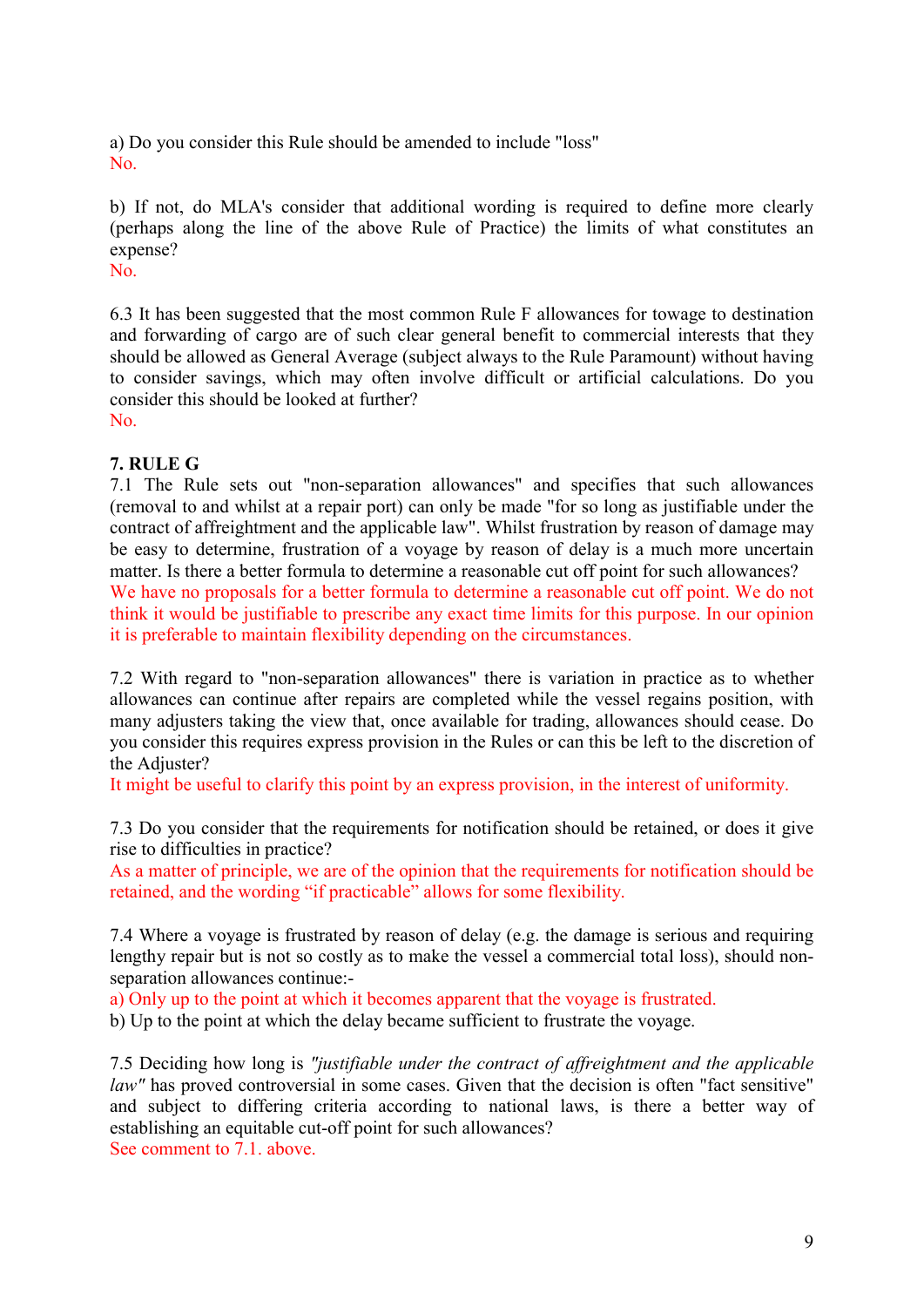### **SECTION 4 — NUMBERED RULES**

**1. RULE I**

No Known issues.

### **2. RULE II**

No known issues.

#### **3. RULE III**

No known issues.

#### **4. RULE IV**

The use of the terms "wreck" and "carried away" sounds rather archaic and Lowndes (para 4.18/4.19 - see attached) finds other grounds to criticise the rule. Assuming the principle needs to be retained, can it be expressed in a clearer and more contemporary way? We have no proposals for the amendment of this rule.

### **5. RULE V**

No known issues.

#### **6. RULE VI**

6.1. The debate regarding the inclusion or exclusion of salvage where the law or contract already provides for a means of distribution between the parties (for simplicity we suggest this is referred to as LOF salvage, although other contracts/jurisdictions achieve the same effect) was unresolved after Beijing. The arguments for and against were set out in the Report by the CMI International Subcommittee on General Average which can be found in the CMI Yearbook 2003 at pages 290-292 on the CMI website. In 2012 a compromise version of Rule VI was put forward by a CMI IWG (which can be found on the CMI website under Work in Progress, York-Antwerp Rules) which provided for exclusion of LOF salvage from GA if it constituted more than a fixed percentage of the total general average. Some adjusters have commented that it is already their practice to approach the parties if it seems likely that the effect of re-apportioning salvage will be disproportionate to the time and cost involved. Adjusters have also pointed out that if salvage payments are excluded from GA they still rank as an extra charge incurred in respect of the property subsequent to the GA act and therefore should be deducted from the Contributory Value (see Rule XVII). The saving in procedural cost of excluding salvage would therefore not necessarily be that significant.

Looking to 2016 the current options would appear to be:-

i) Retaining the 1994 position

ii) Adopting the 2004 position

iii) Adopting a compromise position as put forward by CMI in Beijing which would also involve deciding on the percentage figure.

iv) Continuing as in (i) but encouraging adjusters' "ad hoc" approach wherever possible.

v) Continuing as in (i) and (iv) but including an express provision obliging the adjuster to consider the possibility of not including salvage, perhaps linked to the Rule Paramount.

a) Which option(s) do you support?

iv) Continuing as in (i) but encouraging adjusters' "ad hoc" approach wherever possible.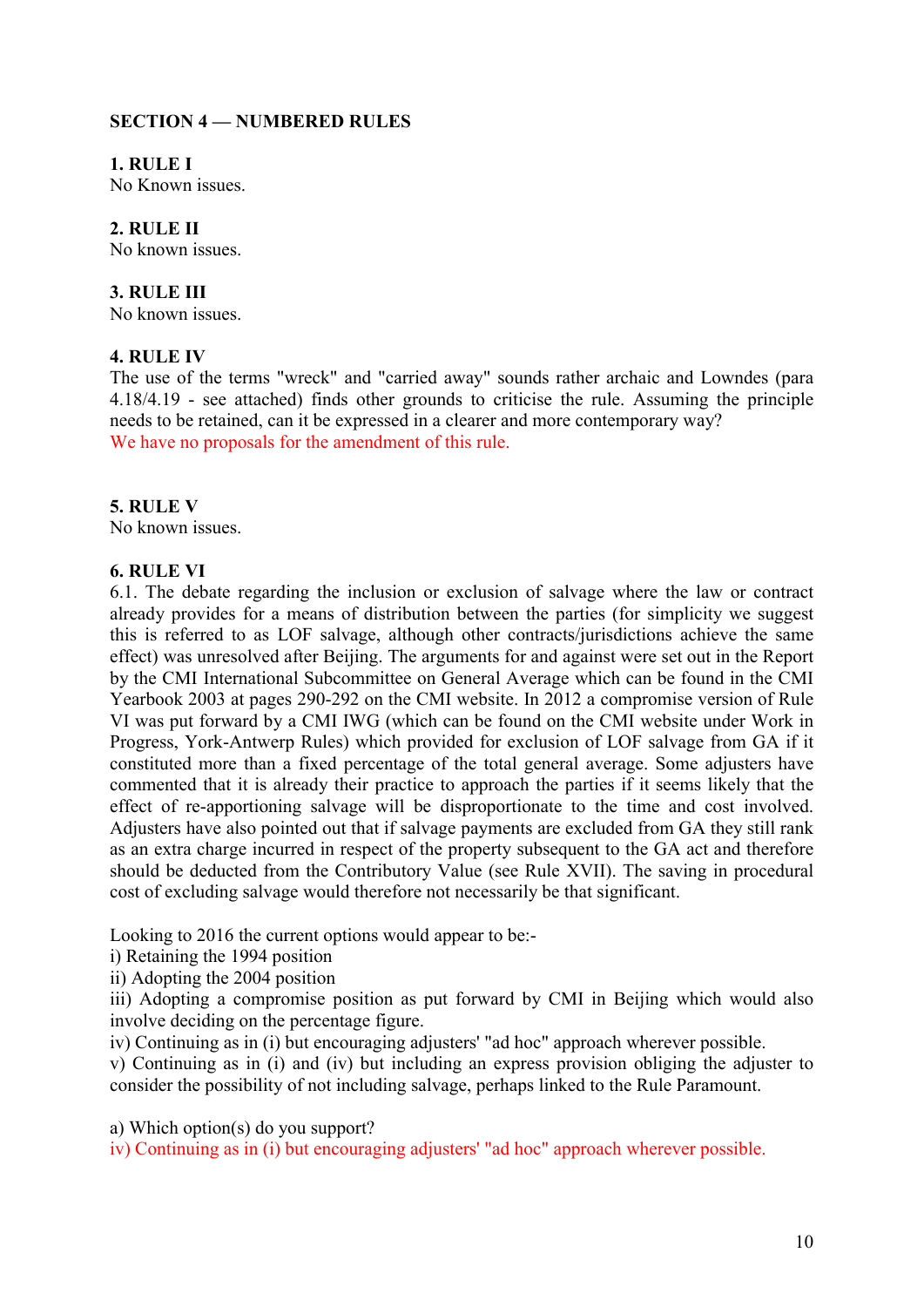b) Are there other options that should be considered? /

c) If options (ii) or (iii) are supported should an amendment to Rule XVII be made so that salvage payments are not deducted from contributory values when salvage is not allowed as GA? /

6.2 At present Rule VI makes no reference to legal and other costs incidental to a salvage operation and subsequent award. Such costs are customarily allowed by adjusters under Rule C, as a direct consequence of the GA act of engaging salvors.

a) Should the allowance for legal and other costs be expressly recognised in Rule VI? No.

b) Would it encourage co-operation amongst salved property interests and early negotiated settlements if legal costs were expressly excluded? In our opinion not.

## **7. RULE VII**

Should the word "ashore" be replaced by "aground"? "Aground" would be a better choice, but the amendment does not seem absolutely necessary.

### **8. RULE VIII**

(a) Should the word "ashore" be replaced by "aground"? See the comment to Rule VII.

(b) The word "reshipping" is capable of mis-interpretation; should it be replaced by "reloading"?

"Reloading" would probably be a better choice.

# **9. RULE IX**

No known issues.

### **10. RULE X**

10.1 In the second para of  $X(a)$  should the words in italics be inserted is necessarily removed to another port or place of refuge because repairs *necessary to complete the voyage* cannot be carried out at the first port of refuge." in order to confirm the line taken in the *"Bijela"* [1992] 1 Lloyds Rep 636 (see Lowndes para 10.36 attached) Yes, the rule would be clearer then.

10.2 With regard to X(b) should express wording be introduced to say that the cost of discharge is not GA if the voyage is frustrated or voluntarily terminated, or if repairs are not carried out from some reason?

Yes, the rule would be clearer then.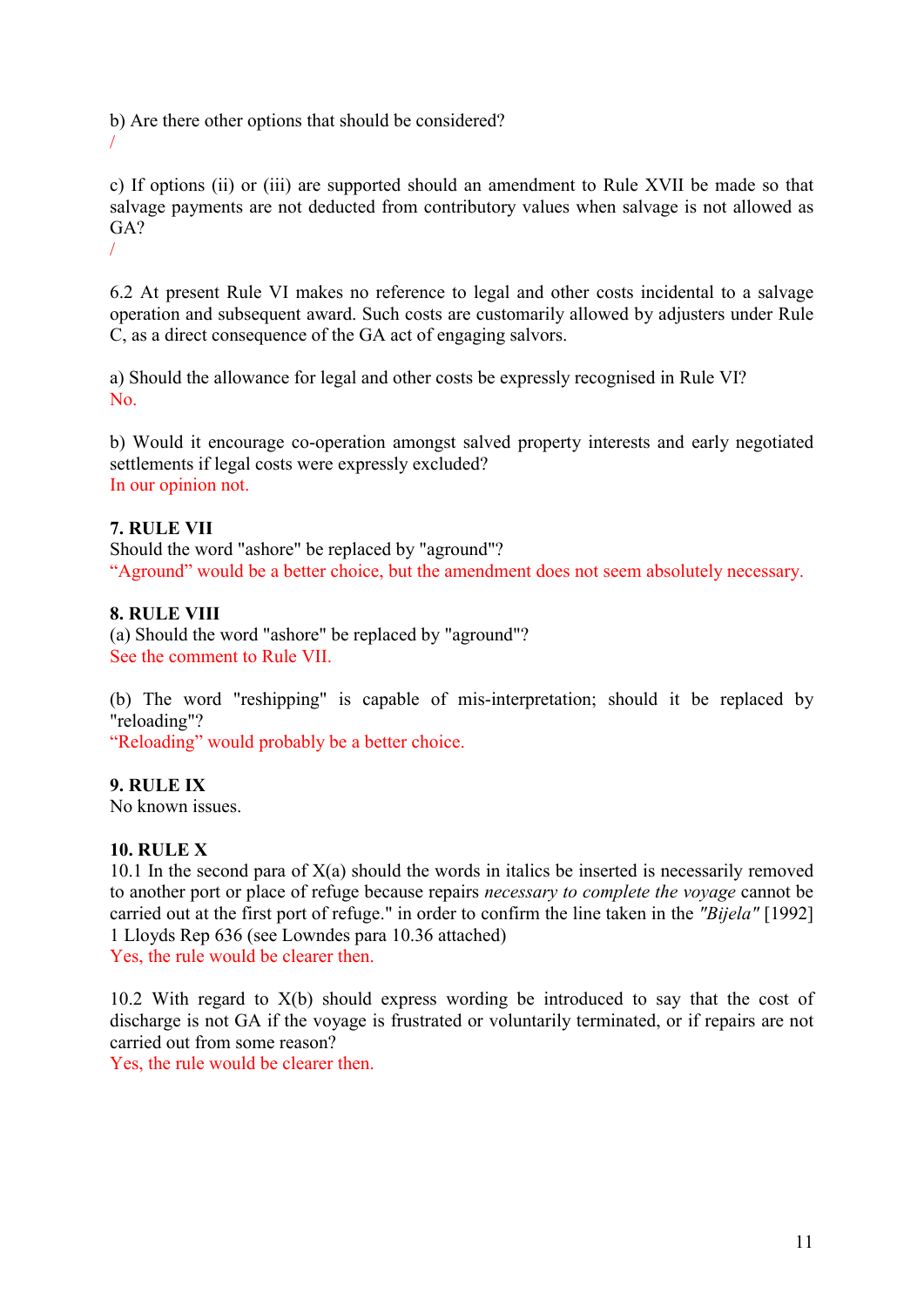### **11. RULE XI**

11.1 Wages and maintenance of crew are allowed in GA while detained at a port of refuge for the common safety or to effect repairs necessary for the safe prosecution of the voyage, under the YARs 1994  $(Xl(b))$  but not in YARs 2004.

Both sets of Rules allow wages during the deviation to a port of refuge, and some have suggested that no crew wages should be allowed in General Average at all. What should be the position under YARs 2016?

In our opinion the position of the YAR 1994 should be followed, i.e. wages and maintenance of crew should be allowed in GA while the ship is detained at a port of refuge for the common safety or to effect repairs necessary for the safe prosecution of the voyage.

11.2 In the *"Trade Green"* [2000] 2 Lloyds Rep 451, the judge decided that the term "port charges" relates only to the charges a vessel would ordinarily incur in entering a port, and went on to say:

*"I do not think that r.XI(b) can be construed so as to cover all sums' charged by the port authority regardless of the circumstances; in my view it is much more limited in its scope. It is true that in the present case the services of the tugs and the charges for those services were imposed on the vessel by the port authority, but they were imposed in response to an unusual situation and were not imposed in the common interests of the ship and cargo. In these circumstances, I do not think that they can properly be regarded as port charges within the meaning of r.Xl(b)."*

Most adjusters would regard this view as being against both principle and practice. For example, the cost of a standby tug if required by the port authority is commonly allowed as a port charge. Does this point now need to be covered expressly by the Rules either by amendment to Rule XI or by inclusion of a definitions section (see Section 1-3 above)?

In our opinion it would be more appropriate to cover this point expressly by an amendment to Rule XI (similarly, the term wages is defined in Rule XI(c) 1994), which should clarify that all sums imposed on the ship at the port of refuge should be allowed as GA, which is in line with the principle and practice.

11.3 With regard to the phrase *"until the ship shall or should have been made ready to proceed upon her voyage",* Lowndes (para 11.34-5 attached) refers to examples of delays caused by ice conditions or strikes. Is express wording needed to deal with such contingencies and/or to clarify the situation when a delay arises from a second accident or the condition of cargo?

No, in our opinion this is a matter of interpretation that will depend on the circumstances of each individual case.

11.4 Rules X(b) and Xl(b) contain the proviso excluding allowances *"when damage is discovered at a port or place of loading or call without any accident or other extraordinary circumstances connected with such damage having taken place during the voyage."*

Does the wording of this proviso (added in 1974) fulfil its intended purpose? In our opinion the wording of this proviso is clear and reasonable, and is in line with the principles of GA.

11.5 The introduction of Rule Xl(d) was the most significant feature of the 1994 Rules.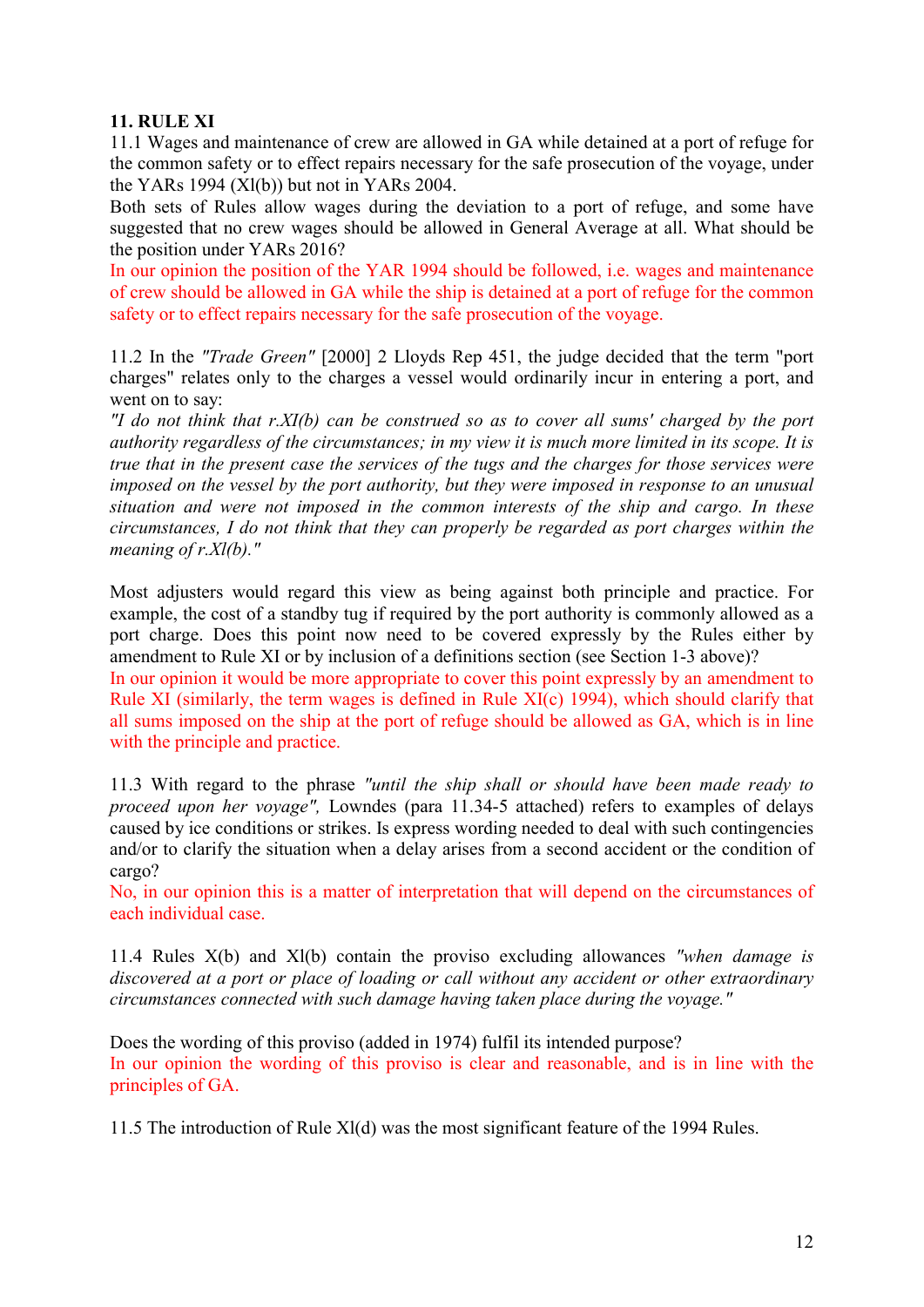a) Is there any need to change the overall basis of the compromise between property/liability insurers reflected in the Xl(d)? No.

b) Have you encountered any difficulties in the application or wording of Xl(d)? No.

c) Do the words "actual escape or release" need to be qualified as in Rule C with the words "from the property involved in the common maritime adventure", or in any other way? No.

d) Should sub-paragraph (iv) include reference to bunkers as well as cargo? Yes.

## **12. RULE XII**

No known issues

## **13. RULE XIII**

No known issues

#### **14. RULE XIV**

14.1 The 1994 and 2004 Rules deal with temporary repairs for the common safety and for sacrificial damage in the same way. The 2004 Rules adopted a different approach which gives priority to Particular Average savings as illustrated by these figures:-

Actual temporary repair cost US\$100,000 Actual permanent repair cost US\$500,000 US\$600,000

Estimated permanent repair cost at the port of refuge:-

a) US\$600,000 — no allowance.

b) US\$550 000 — this is less than the combined actual costs so that US\$50,000 can be considered for allowance in General Average, subject as before to savings. On the basis of the figures used above, the US\$50,000 could be allowed in full, given savings of say US\$75 000 in port charges and other detention expenses. Any reduction in General Average allowances under this wording would be met as part of the Particular Average claim, subject to the deductible and assuming the vessel to be insured.

Do you consider the 2004 version should be retained? Yes.

14.2 The House of Lords judgment in the *"Bijela"* [1992] 1 Lloyds Rep 636 was handed down only shortly before the Sydney Conference on 1994.Have you encountered any practical difficulties regarding the application of Rule XIV, there having been no reported litigation since 1994?

No.

**15. RULE XV** No known issues.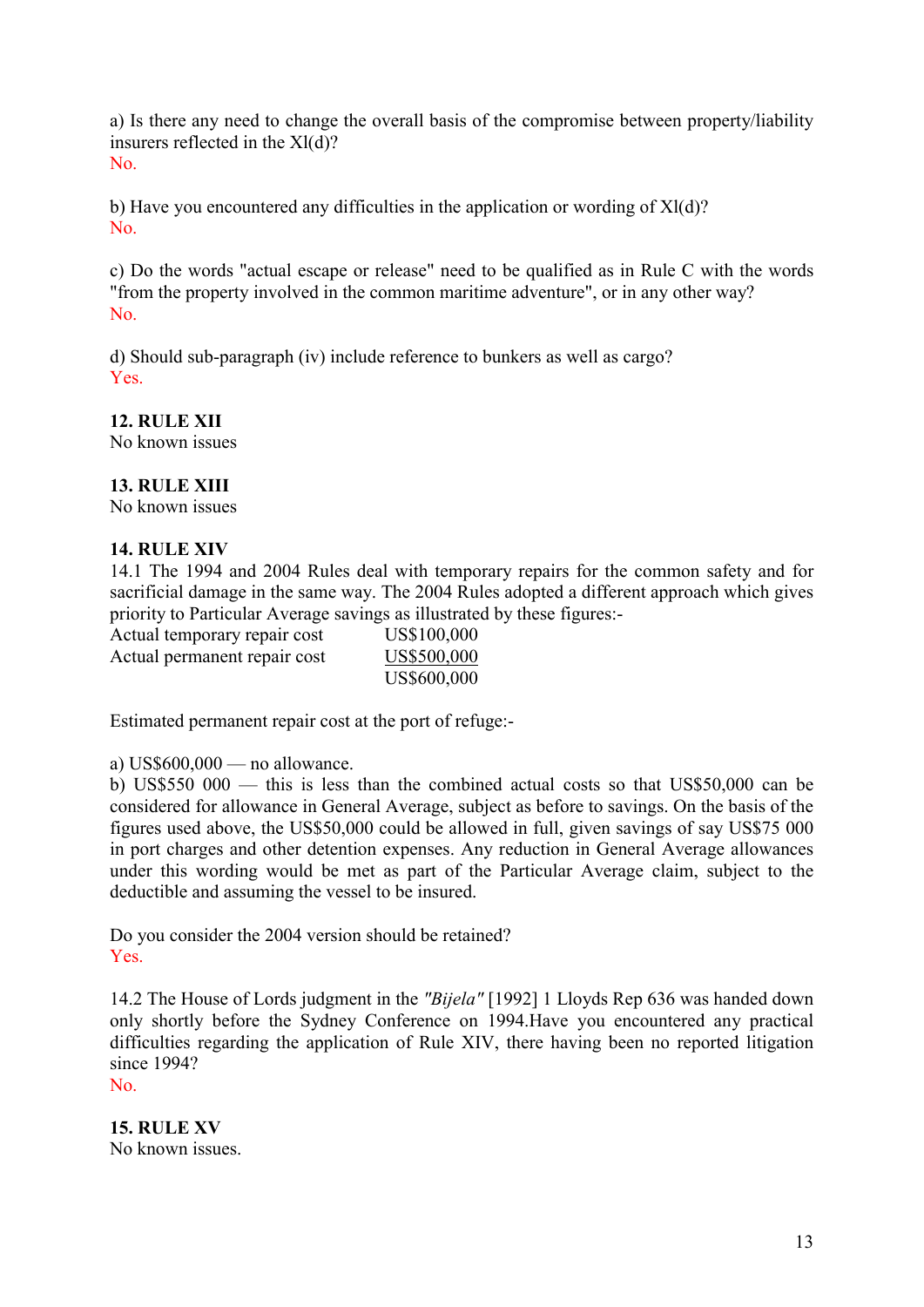#### **16. RULE XVI**

This Rule provides for cargo sacrifices to be determined "at the time of discharge". Modern transportation involves cargo being carried under one contract of carriage from the port of shipment by sea to a port of discharge and thence by road or rail to in inland destination for delivery to the consignee under a through Bill of Lading. The commercial invoice referred to in the Rule and Rule XVII will include the freight and insurance cost of the whole journey and will not normally be shown broken down between the different sea and land transits. For practical reasons average adjusters have normally, since such multimodal transport became common, adopted CIF values at the time and place of delivery in terms of the invoice; this is frequently the inland destination. They acknowledge that this practice is not strictly in accordance with the wording of the Rules. The practical reasons for its adoption are the great difficulty and consequent cost of determining in these circumstances what the value "at that time of discharge" is. Should the relevant wording be changed to *"at the time of delivery under the contract of carriage",* or should both phrases be included, allowing the adjuster to decide the most equitable basis?

(The point also arises with regard to the same wording found in Rule XVII.) Both phrases should be included, allowing the adjuster to decide the most equitable basis.

#### **17. RULE XVII**

17.1 Clause 15 of LOF 2011 LSSA Clauses expressly allows the Arbitrator to disregard low value cargo when "the cost of including such cargo in the process is likely to be disproportionate to its liability for salvage." Adjusters have similarly excluded low value cargo when appropriate as a matter of good practice, but would it be useful to have an express sanction for doing so in the Rules? Yes.

17.2 Claims for deductions from contributory values of cargo may be made because of loss of a seasonal market or (for example) losses caused by the need to purchase a replacement item for a time sensitive contract. Rules C refers to losses by delay but only in the context of making allowances, not the calculation of contributory values. Is this an area where clarification is required?

No.

**18. RULE XVIII**

No known issues

**19. RULE XIX** No known issues.

# **20. RULE XX**

In the discussions at the Vancouver Conference (2004) it was argued strongly that payment of commission could no longer be justified under modern banking practices, and the 2004 Rules no longer provide for such allowances. Do you consider that the 2004 position should be maintained in 2016?

Yes.

#### **21. RULE XXI**

21.1 It appeared to be common ground at the Vancouver Conference that a fixed rate of interest was too inflexible over the life of a version of the YARs and that a variable rate, set annually by CMI, should be preferred. Do you remain of this view?